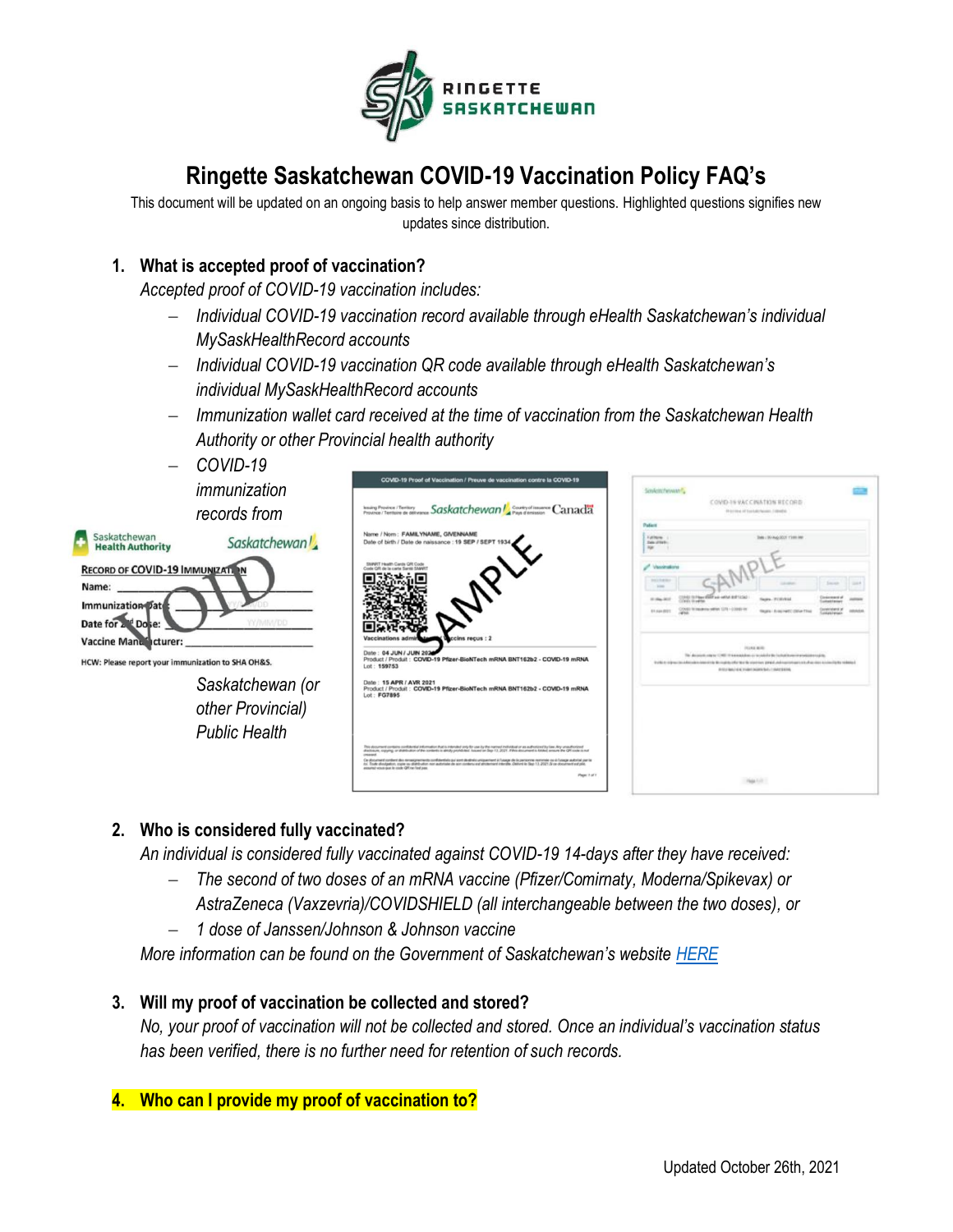*Proof of vaccination is required by Ringette Saskatchewan. However, a designate from your team or Association will need to verify that information. Once individuals are verified it is determined there is no further need for retention of such records. RAS is trusting each club/team to comply with the policy.*

 *\*Note: do not collect or store individuals proof of vaccination records.* 

*A form has been created to assist teams in collecting the information.* 

# **5. Do spectators need to show proof of vaccination?**

*No, spectators are not required to show proof of vaccination under Ringette Saskatchewan's COVID-19 Vaccination Policy. This may be required by facilities/arenas under additional policies.*

# **6. What is a Health Canada approved COVID-19 vaccine?**

*Information on Health Canada approved COVID-19 vaccines can be found [HERE.](https://www.canada.ca/en/health-canada/services/drugs-health-products/covid19-industry/drugs-vaccines-treatments/vaccines.html) Health Canada approved COVID-19 vaccines include:*

- − *Moderna/Spikevax*
- − *Pfizer-BioNTech/Comirnaty*
- − *AstraZeneca/Vaxzevria*
- − *Janssen/Johnson & Johnson*

# **7. What if I am not fully vaccinated after October 17th deadline?**

*You will be required to provide a negative COVID-19 test that includes your name and completed within the last 72 hours. Approved COVID-19 test results must be from an [SHA](https://www.saskatchewan.ca/government/health-care-administration-and-provider-resources/treatment-procedures-and-guidelines/emerging-public-health-issues/2019-novel-coronavirus/testing-information) clinic, [Haztech,](https://haztech.com/book-covid-19-test/) or other SHA approved testing clinics. Rapid or PCR tests will only be accepted if completed by a certified clinic and documentation displays the same name as your photo ID as well as the date of collection and results of the test.*

*\*Note: Due to SHA labs experiencing an increase in volume, anyone who requires proof of a negative test is encouraged to seek private options that can guarantee a timely result.*

# **8. What if my 14-day post vaccine period is not completed by October 17th?**

*If you have received a completed series of a Health Canada approved COVID-19 vaccine by October 17, 2021, masks will be required until 14-days after your second dose. You will not be required to provide a negative COVID-19 test.* 

# **9. What is a Ringette Saskatchewan sanctioned activity?**

*Ringette Saskatchewan sanctioned activities include:*

- − *Practices and training sessions (including off-ice team training, power skating, goaltender development, etc.)*
- − *Athlete evaluations*
- − *Regular season games*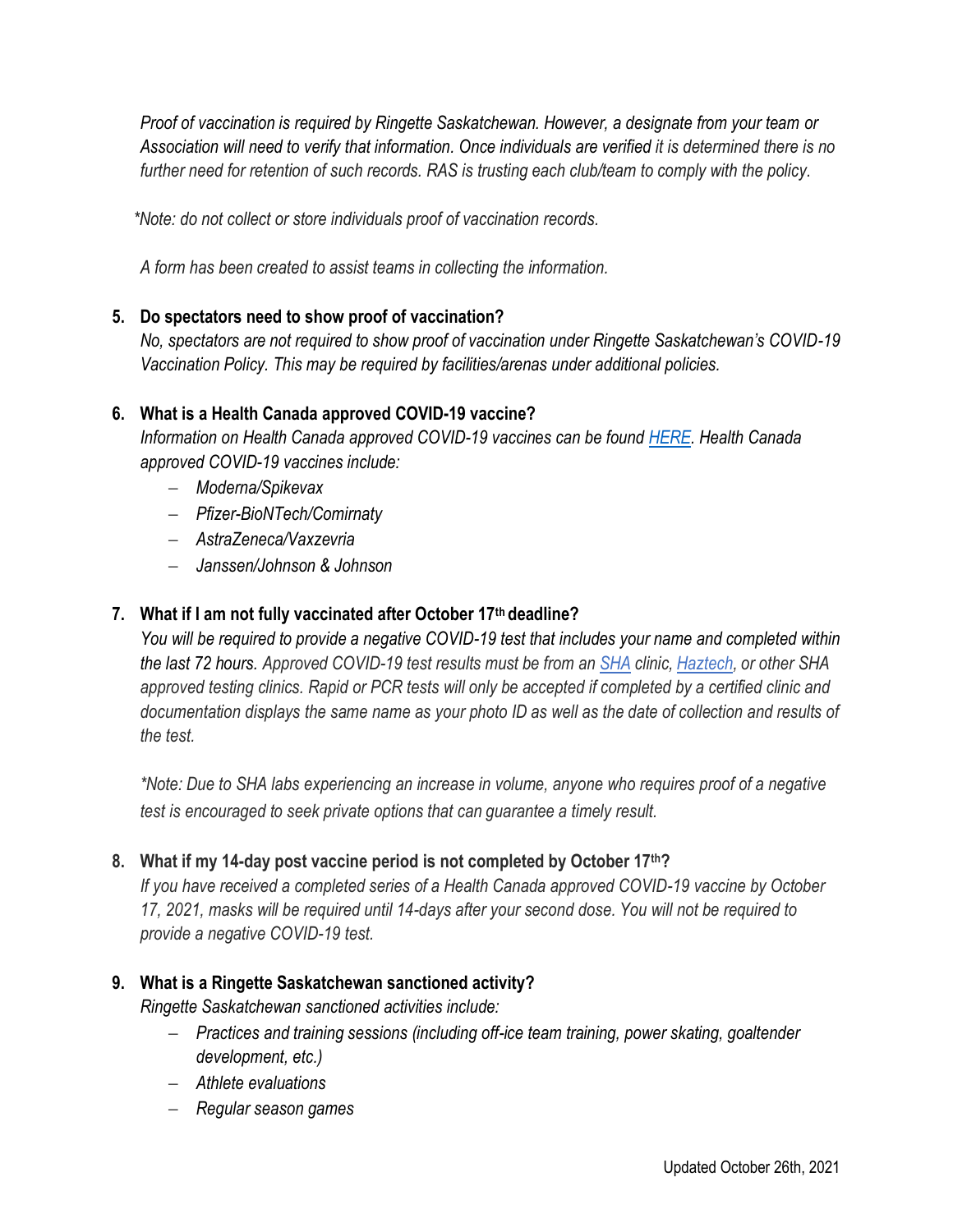- − *Playoff games*
- − *Exhibition games*
- − *Meetings; particularly meetings of the Board of Directors, general meetings, committee meetings, and parent orientations*
- − *Sanctioned tournaments*
- − *Come Try Ringette events*
- − *Provincial playdowns and championships*

### **10. What is the plan for athletes that are turning 12 during the season?**

*Ringette Saskatchewan is aware this might affect some of our athletes and we're committed to working on an easy transition. On October 1st the provincial government is mandating proof of vaccinations for certain businesses so we feel they will have a plan for this age category that we can adopt. We will communicate that plan in the coming weeks.* 

*All children turning 12 after July 15th, 2021, will have 3 months from their birth date to be fully vaccinated.*

### **11. Do I need to continue wearing a mask after I receive my vaccination?**

*Effective Friday, September 17, an interim public health order was put in effect requiring the use of non-medical masks in all indoor public spaces in Saskatchewan.*

*Exempt from the masking order will be indoor youth athletics for those 17 and under while they are actively engaged in athletic activity. 18 and older participants can remove their mask while actively engaging in physical activity once they have provided proof of vaccination. Anyone not vaccinated will need to always wear a mask until the interim public health order on masking has been lifted at which time Ringette Saskatchewan will determine if further action will be required.*

# **12. Are there any exemptions to the proof of vaccination requirement due to medical reasons? What proof is required?**

*Individuals applying for a medical exemption must provide a written document completed and supplied from either a physician designated as an MD, or a Registered Nurse in the Extended Class designated as RN(EC) or Nurse Practitioner (NP). The exemption must state that the individual is exempt for a medical reason from being fully vaccinated against COVID-19 and the effective time-period for the medical reason. The accommodation is only acceptable for the timeframe indicated by the medical professional within the documentation, including the date the individual is seeking access to the facility. The Association is not allowed to keep this document and it must be kept by the individual and shown upon request.*

# **13. Can facilities apply stricter measures than what is outlined in the Ringette Saskatchewan COVID-19 Vaccination Policy?**

*Yes, facilities are allowed to impose stricter measures. If this occurs, the Team/Association and all their participants, spectators, and family members, must abide by these rules.*